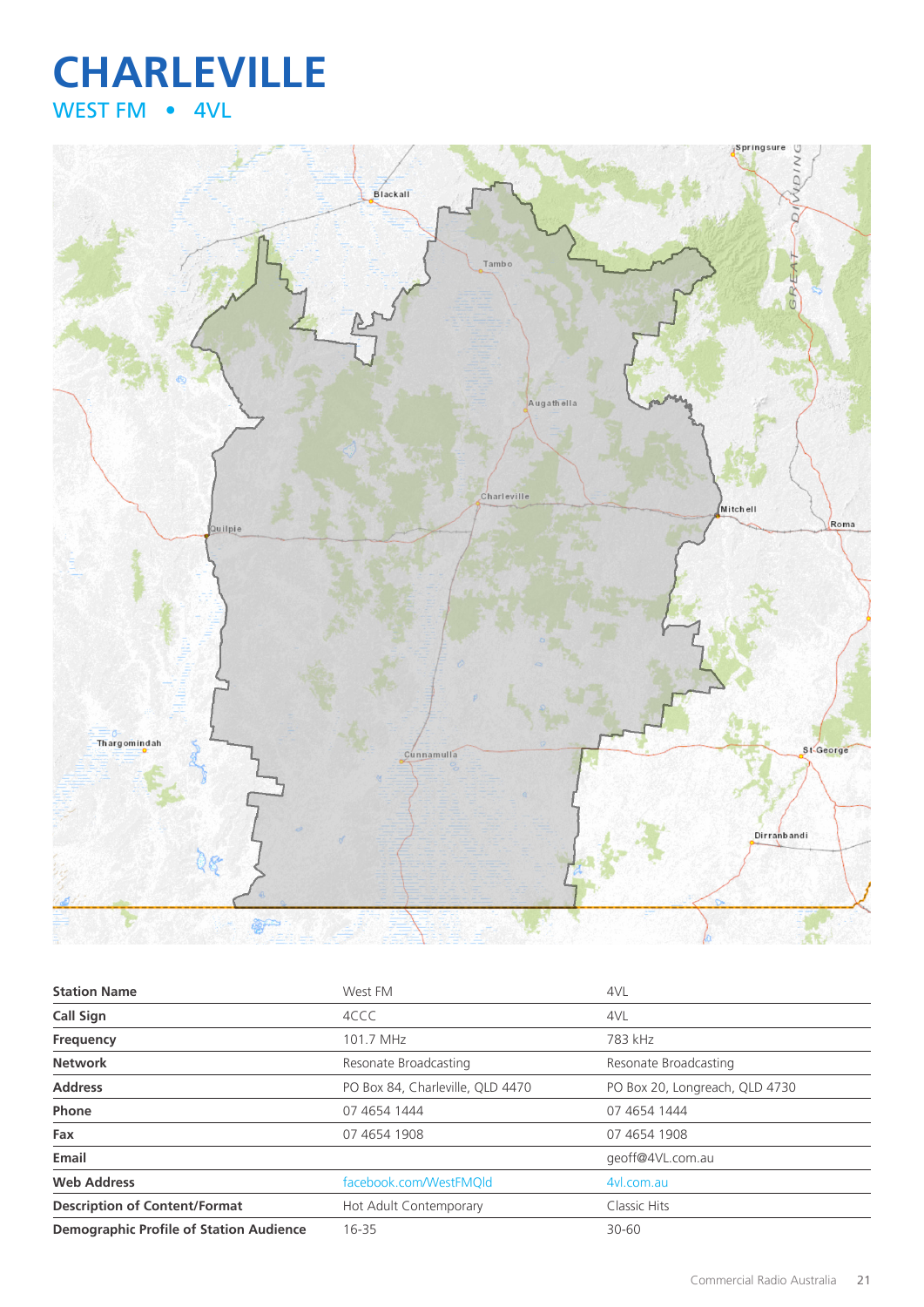## **CHARLEVILLE**

Charleville is the largest town in the southwest of the Outback region, located some 750 kilometres from Brisbane and 515 kilometres south of Longreach, on the banks of the Warrego River. Charleville is on the Matilda Highway between Cunnamulla and Augathella, which is in the heart of Queensland's Mulga Country.

In comparison to the 2011 census, the population within the radio licence area of Charleville has decreased by 16.09% to 9,978. 53% of the population is aged 40 years and over. The birthplace for 89% of the population was Oceania including Australian, New Zealander, Indigenous and Islander persons. Like many regional communities, the area has a high proportion of children; 39% of families have children.

Of the 1,544 people attending an educational institution, 60% were in infants or primary, 28% were attending a secondary educational institution, 8% attending University or another tertiary institution and 4% attending TAFE. Of the 2,823 people who already have a tertiary qualification, 26% have a degree and 74% have a certificate, diploma or another tertiary qualification.

Of the total dwellings (3,825) in Charleville, 40% are owned outright and 24% are mortgaged. Private rental properties represent 22% of total dwellings. 22% of the total households (3,730) in Charleville have a household income range between \$21,000 – \$41,999pa, 24% between \$42,000 – \$77,999pa, 9% between \$78,000 – \$103,999pa, and 20% over \$104,000pa.

All major banks, car dealers; and a selection of national retail, chain and independent stores are represented in the region.

The town is home to both the Southern Queensland base of the Royal Flying Doctor Service and the School of Distance Education.

#### **AGRICULTURE**

The Charleville licence area is predominantly used for sheep and cattle farming. The farms in the region provide grazing land for over 235 thousand sheep and lambs. The cattle industry is strong in the region; there are over 576 thousand beef cattle.

Crop growth is recorded at high volumes within the region; over 51 thousand tonnes of cereal for grain are produced each year.

#### EMPLOYMENT

The majority (69%) of the labour force of 5,454 is employed full time. The main industries of employment are:

- Agriculture Forestry and Fishing;
- Education and Training/Health Care and Social Assistance; and
- Wholesale Trade/Retail Trade/Accommodation and Food Services.

The area around Charleville is a farming community. Over 35% of the workforce is agricultural.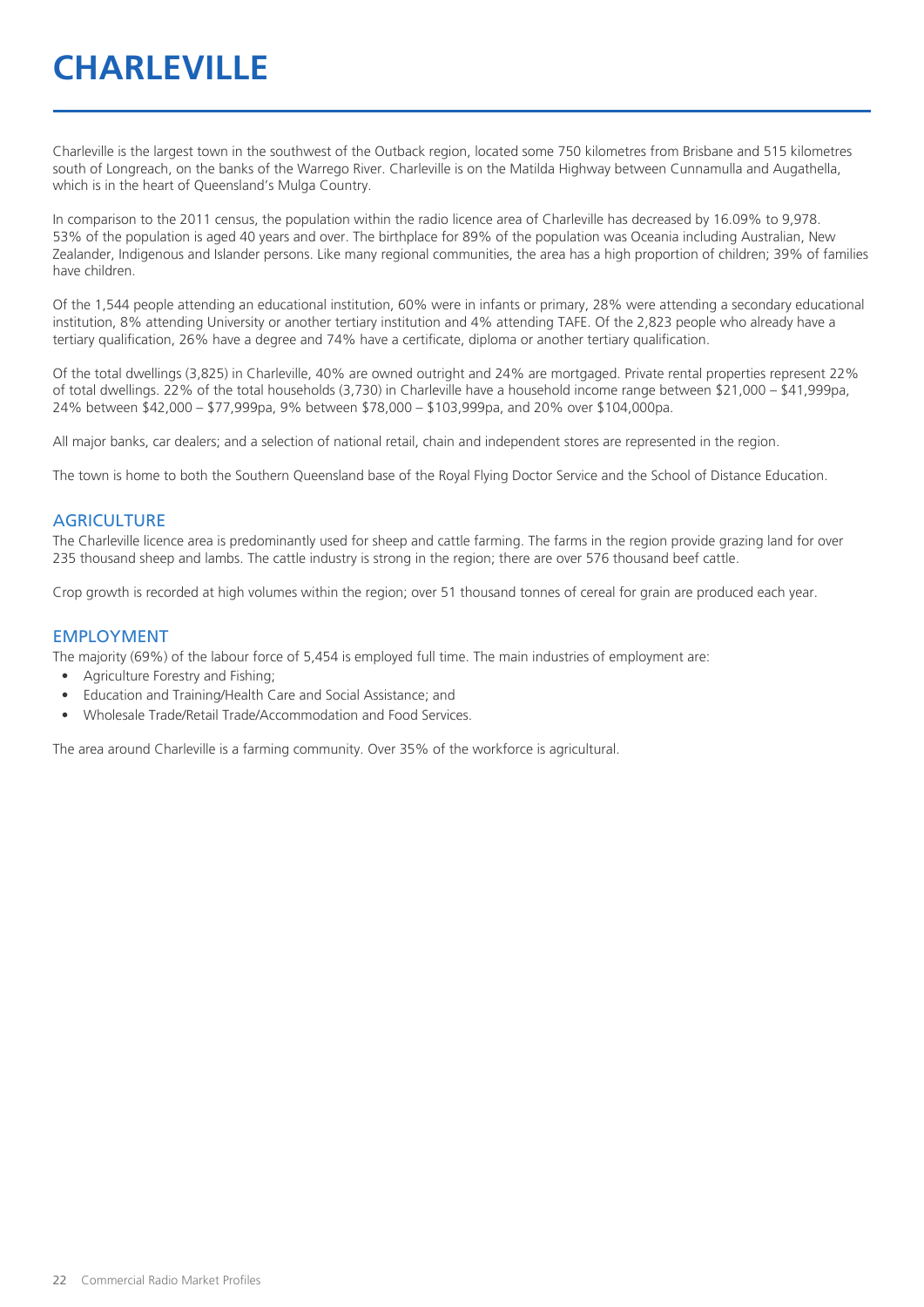# **CHARLEVILLE**

### AGE COHORTS

| Age                          | Male  | Female | Total     | <b>Market</b><br>population |
|------------------------------|-------|--------|-----------|-----------------------------|
| $10 + \gamma$ ears           | 4,364 | 4,131  | 8,495     | 85.14%                      |
| 0-9 years                    | 763   | 720    | 1,483     | 14.86%                      |
| $10-17$ years                | 424   | 347    | 771       | 7.73%                       |
| 18-24 years                  | 374   | 306    | 680       | 6.81%                       |
| 25-39 years                  | 846   | 935    | 1,781     | 17.85%                      |
| 40-54 years                  | 1,000 | 1,052  | 2,052     | 20.57%                      |
| 55-64 years                  | 842   | 728    | 1,570     | 15.73%                      |
| 65-74 years                  | 580   | 463    | 1.043     | 10.45%                      |
| 75+ years                    | 298   | 300    | 598       | 5.99%                       |
| Total 2011 population        | 6,184 | 5,708  | 11,892    |                             |
| <b>Total 2016 population</b> | 5,127 | 4,851  | 9,978     | 100%                        |
| % change 2011-2016           |       |        | $-16.09%$ |                             |

#### LABOUR FORCE

| <b>Employment classification</b> | Total | Labour force |
|----------------------------------|-------|--------------|
| Full-time employed               | 3,786 | 69.42%       |
| Part-time employed               | 1,159 | 21.25%       |
| Not stated employed              | 279   | 5.12%        |
| Unemployed                       | 230   | $4.22\%$     |
| <b>Total labour force</b>        | 5.454 | 100%         |

#### HOUSEHOLD INCOME

| Income range (pa)       | Total | Occupied<br>dwellings |
|-------------------------|-------|-----------------------|
| $$0 - $7,749$           | 134   | 3.59%                 |
| $$7,750 - $20,999$      | 248   | 6.65%                 |
| $$21,000 - $41,999$     | 248   | 22.09%                |
| $$42,000 - $77,999$     | 904   | 24.24%                |
| $$78,000 - $103,999$    | 335   | 8.98%                 |
| $$104,000 - $129,999$   | 314   | 8.42%                 |
| $$130,000 - $155,999$   | 176   | 4.72%                 |
| $$160,000 - $181,999$   | 100   | 2.68%                 |
| $$182,000 - $207,999$   | 60    | 1.61%                 |
| $$208,000+$             | 107   | 2.87%                 |
| Not stated              | 528   | 14.16%                |
| <b>Total households</b> | 3,730 | 100%                  |

#### FAMILY STRUCTURE

| <b>Type of family</b>         | Total | <b>Total families</b> |
|-------------------------------|-------|-----------------------|
| Couple families - Children    | 1,006 | 38.59%                |
| Couple families - No children | 1.211 | 46.45%                |
| Single parents                | 360   | 13.81%                |
| Other families                | 30    | 1.15%                 |
| <b>Total families</b>         | 2,607 | 100%                  |

### **OCCUPATION**

| <b>Employment classification</b>                                     | Total  | <b>Occupations</b> |
|----------------------------------------------------------------------|--------|--------------------|
| Managers/Professionals                                               | 2,203  | 42.32%             |
| Technicians & trade workers/<br>Community & personal service workers | 934    | 17.94%             |
| Clerical & administrative workers                                    | 455    | 8.74%              |
| Sales workers                                                        | 254    | 4.88%              |
| Machinery operators & drivers/Labourers                              | 1.280  | 24.59%             |
| Not stated                                                           | 79     | 1.52%              |
| <b>Total</b>                                                         | 80,324 | 100%               |

#### INDUSTRY

| Industry                                                                                                      | Total | Workforce |
|---------------------------------------------------------------------------------------------------------------|-------|-----------|
| Agriculture, forestry & fishing                                                                               | 1,817 | 35.07%    |
| Mining                                                                                                        | 50    | 0.97%     |
| Manufacturing/Electricity, gas, water &<br>waste services/Construction                                        | 483   | 9.32%     |
| Wholesale trade/Retail trade/<br>Accommodation & food services                                                | 714   | 13.78%    |
| Transport, postal & warehousing/<br>Information, media & communications                                       | 233   | 4.5%      |
| Financial & insurance services/<br>Rental hiring & real estate services/<br>Administration & support services | 111   | 2.14%     |
| Professional scientific & technical services                                                                  | 68    | 1.31%     |
| Public administration & safety                                                                                | 506   | 9.77%     |
| Education & training/Health care &<br>social assistance                                                       | 846   | 16.33%    |
| Arts & recreation services                                                                                    | 74    | 0.46%     |
| Other services                                                                                                | 118   | 228%      |
| Not stated                                                                                                    | 211   | 4.07%     |
| Total                                                                                                         | 5,181 | 100%      |

#### ANNUAL HOUSEHOLD EXPENDITURE

| <b>Product or service</b>            | $$000's$ (pa) |
|--------------------------------------|---------------|
| Food & non-alcoholic beverages       | 43,245        |
| Alcoholic beverages                  | 6,225         |
| Clothing & footwear                  | 7,944         |
| Household furnishings & equipment    | 10,401        |
| Furniture & floor coverings          | 3,173         |
| Household appliances                 | 2,648         |
| Household services & operation       | 8,823         |
| Medical care & health expenses       | 15,466        |
| Motor vehicle purchase               | 10,826        |
| Motor vehicle running costs          | 27,319        |
| Recreation                           | 32,331        |
| Recreational & educational equipment | 8,082         |
| Holidays                             | 14,172        |
| Personal care                        | 5,467         |